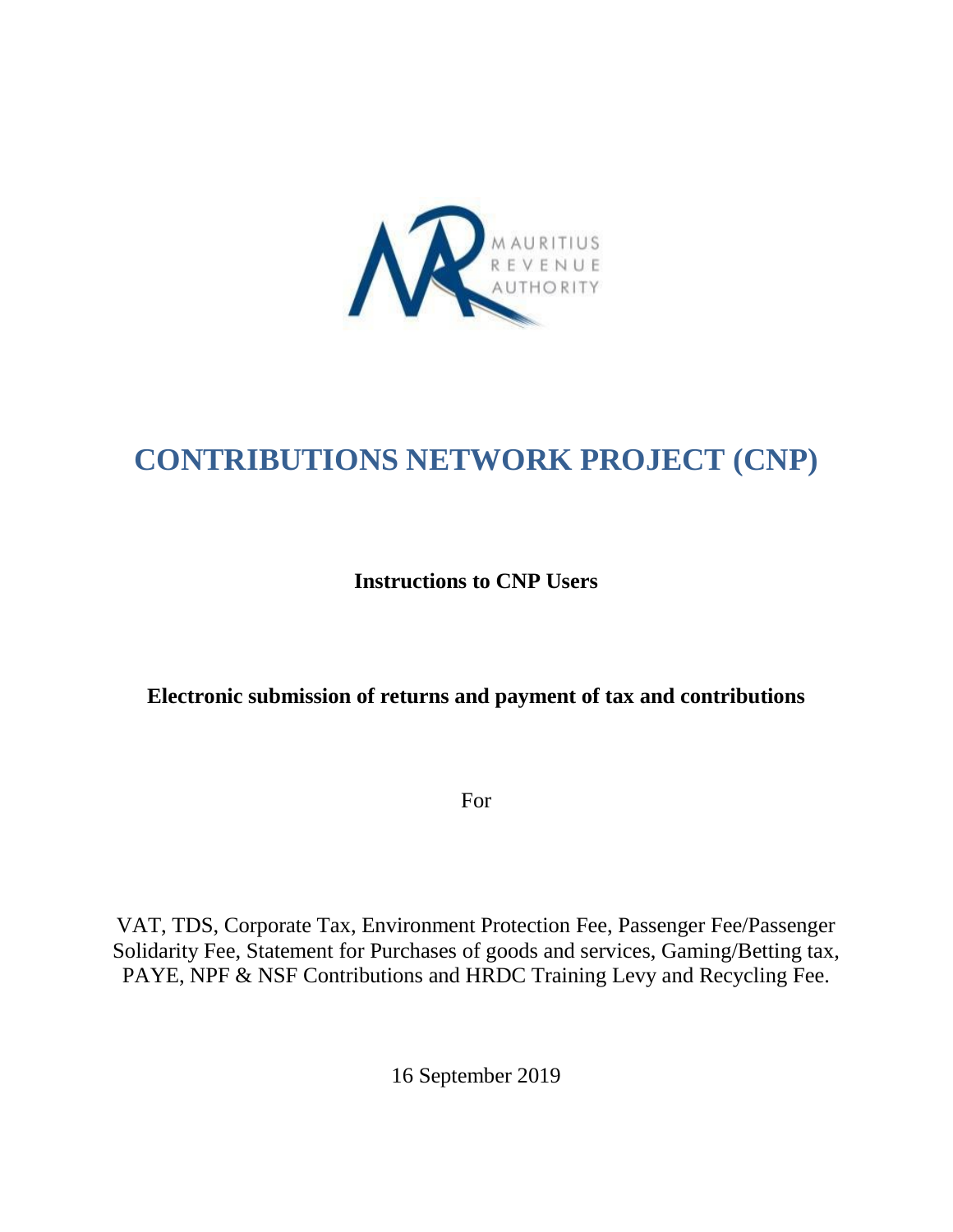## **Contributions Network Project (CNP)**

#### **Instructions to CNP Users**

#### **Background**

The Contributions Network Project (CNP) is an initiative of the Ministry of Finance and Economic Development for the electronic submission of returns and payment of tax and contributions.

The CNP which is a complement to the TradeNet System at Customs (a 24-hour service for the electronic submission of bills of entry) consists of electronic submission of returns and payment of VAT, TDS, Corporate Tax, EPF, Passenger Fee/Passenger Solidarity Fee, Statement for Purchases of goods and services, Gaming/Betting tax, PAYE, NPF & NSF Contributions and HRDC Training Levy and Recycling Fee.

The system is available in both front-end version and web version.

#### **1. The E-filing system**

If a person opts to submit returns through Mauritius Network Services Ltd (MNS), a duly completed CNP application form has to be submitted to this office to obtain approval prior to the registration with MNS.

#### **Please [click here](CNPApplicationForm.pdf) to download the form**

At the time of filing, instructions to the banks for the payment of the tax / contributions and levy should be given, in due time, using the system provided by MNS.

The CNP system provides that at the time of filing a return, payment instructions to banks should be given to debit the account of the CNP user at a specific date, provided such date is on or before the last day on which the tax / contributions and levy is due to be paid.

Where the electronic return is filed and the payment instructions to banks is given **on the last day on which the tax is due to be paid**, the CNP user should ensure that **the return is submitted by 15.00 hrs at latest (Cut off time)** to enable the accounts of the MRA to be credited on the same day. Otherwise, appropriate penalties will be applicable.

For any communication regarding e-filing and payment of tax, please contact –

**MAURITIUS REVENUE AUTHORITY, EHRAM COURT, PORT LOUIS Tel. : 207 6000 Fax : 207 6048 Email : headoffice@mra.mu Website:<https://www.mra.mu/>**